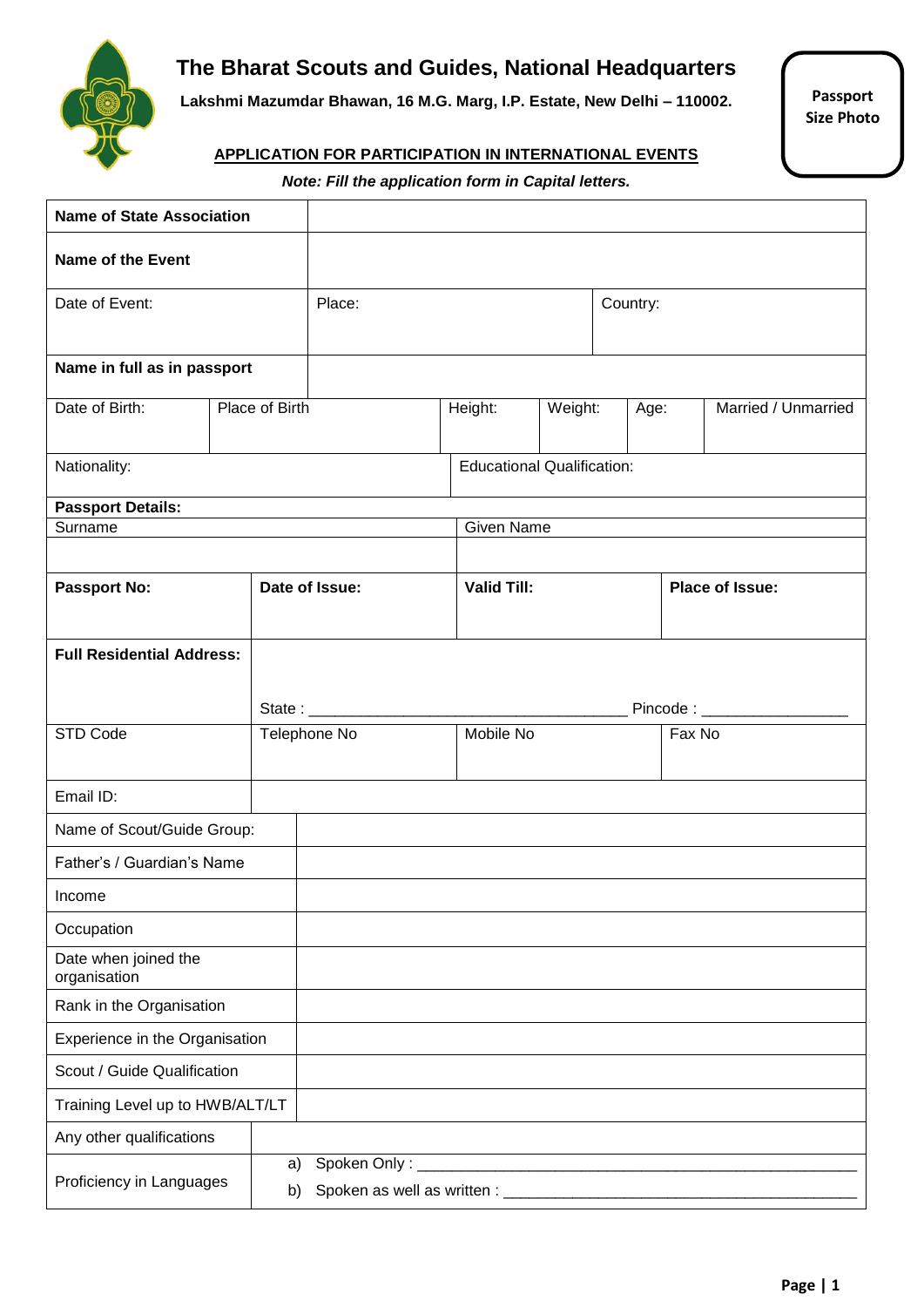| <b>Food Habits</b>                                                             | Vegetarian: ___________ | Non-Vegetarian:                              |  |
|--------------------------------------------------------------------------------|-------------------------|----------------------------------------------|--|
| Have you taken part in any National /<br>International Conference / Events?    |                         |                                              |  |
| If Yes give, Details                                                           |                         |                                              |  |
| Any other activities, please give details<br>with attested copies of documents |                         |                                              |  |
| Who will bear your expenses?                                                   |                         |                                              |  |
|                                                                                |                         | (Please attach a certificate to that effect) |  |
| <b>DECLARATION</b>                                                             |                         |                                              |  |

I understand the nature and purpose of the event for which I am applying, and (if selected) will assume responsibility for following all the discipline directions and for carrying out my obligations before during and after the event.

I will share the event as widely as possible with my District and State. I will ensure that the knowledge and skill gained from the event to promote and stimulate further interest in the Scout/Guide programme wherever possible.

| (Counter Signature of Parent/Guardian) | (Signature of the Applicant) |
|----------------------------------------|------------------------------|
| Date:                                  | Date:                        |

Strongly recommended, School has No Objection in his participation in the event.

| (Signature of Head of the Institution) |
|----------------------------------------|
| Date:                                  |

(Signature of the Dist. Commissioner (S/G) Date:  $\Box$ 

#### **RECOMMENDATION OF THE STATE**

Recommended:

Date: \_\_\_\_\_\_\_\_\_\_\_\_\_\_\_\_\_

| Signature of the State Org. Commissioner (S/G) | Signature of the State Commissioner (S/G) |
|------------------------------------------------|-------------------------------------------|
| Date:                                          | Date                                      |

| Signature of the State Commissioner (S/G) |
|-------------------------------------------|
| Date:                                     |

| Checked and forwarded to National Headquarters along with Caution Money of Rs. | /- (Not refundable |
|--------------------------------------------------------------------------------|--------------------|
| if selected and not participated)                                              |                    |
| (Rupees                                                                        | Only)              |
| Cash / Cheque / D.D. No.                                                       |                    |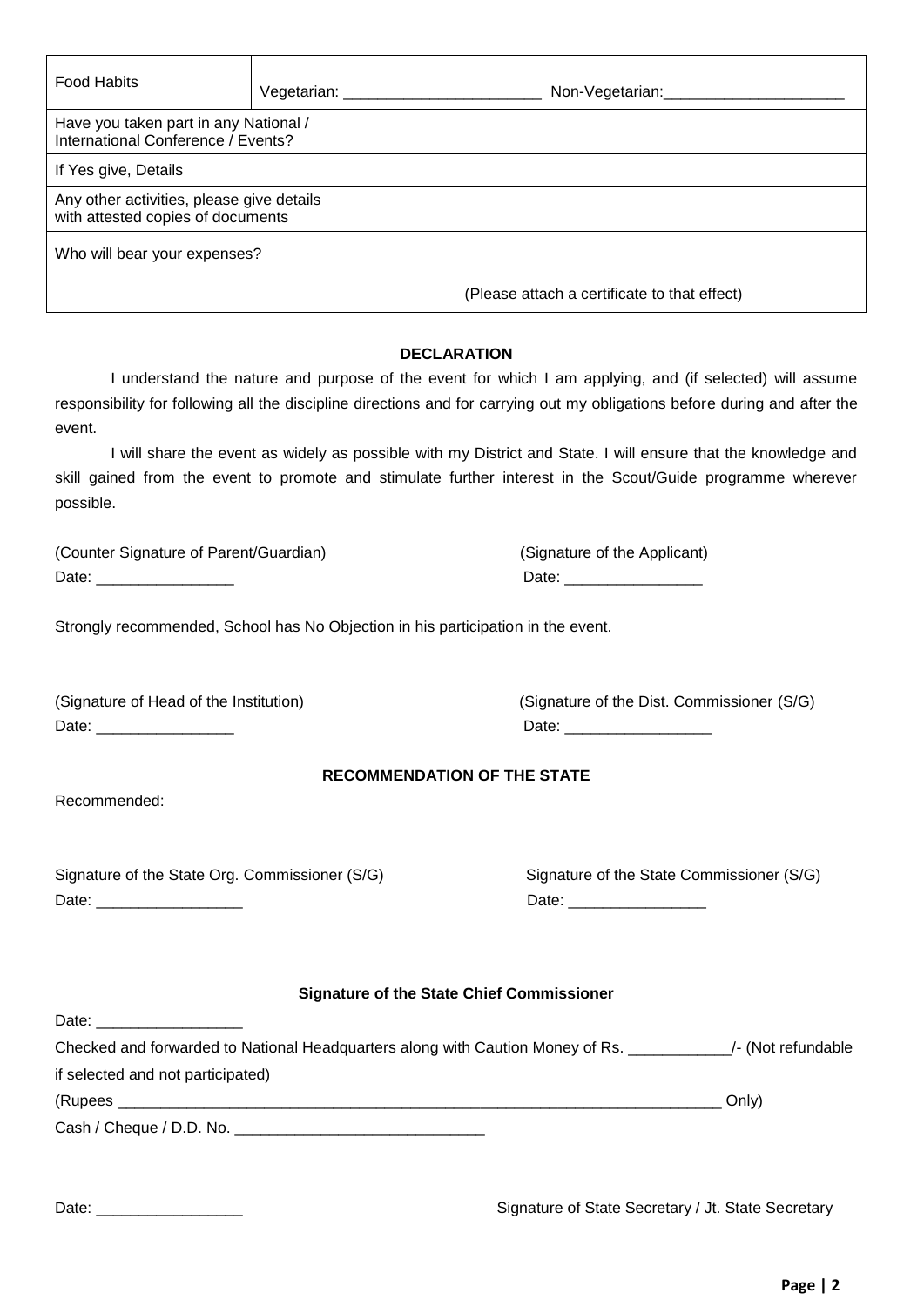# **CERTIFICATE BY THE PRINCIPAL ON SCHOOL PAD (LETTER HEAD)**

|                | is a bonafide student of this school                                                                             |
|----------------|------------------------------------------------------------------------------------------------------------------|
|                |                                                                                                                  |
|                | on dates: ___________                                                                                            |
|                | to ____________. His / Her request for participation is recommended and the school has no objection to his / her |
| participation. |                                                                                                                  |

Dated: \_\_\_\_\_\_\_\_\_\_\_\_\_\_\_ Signature of the Principal

Signature of the Principal<br>With name & seal of the Institution